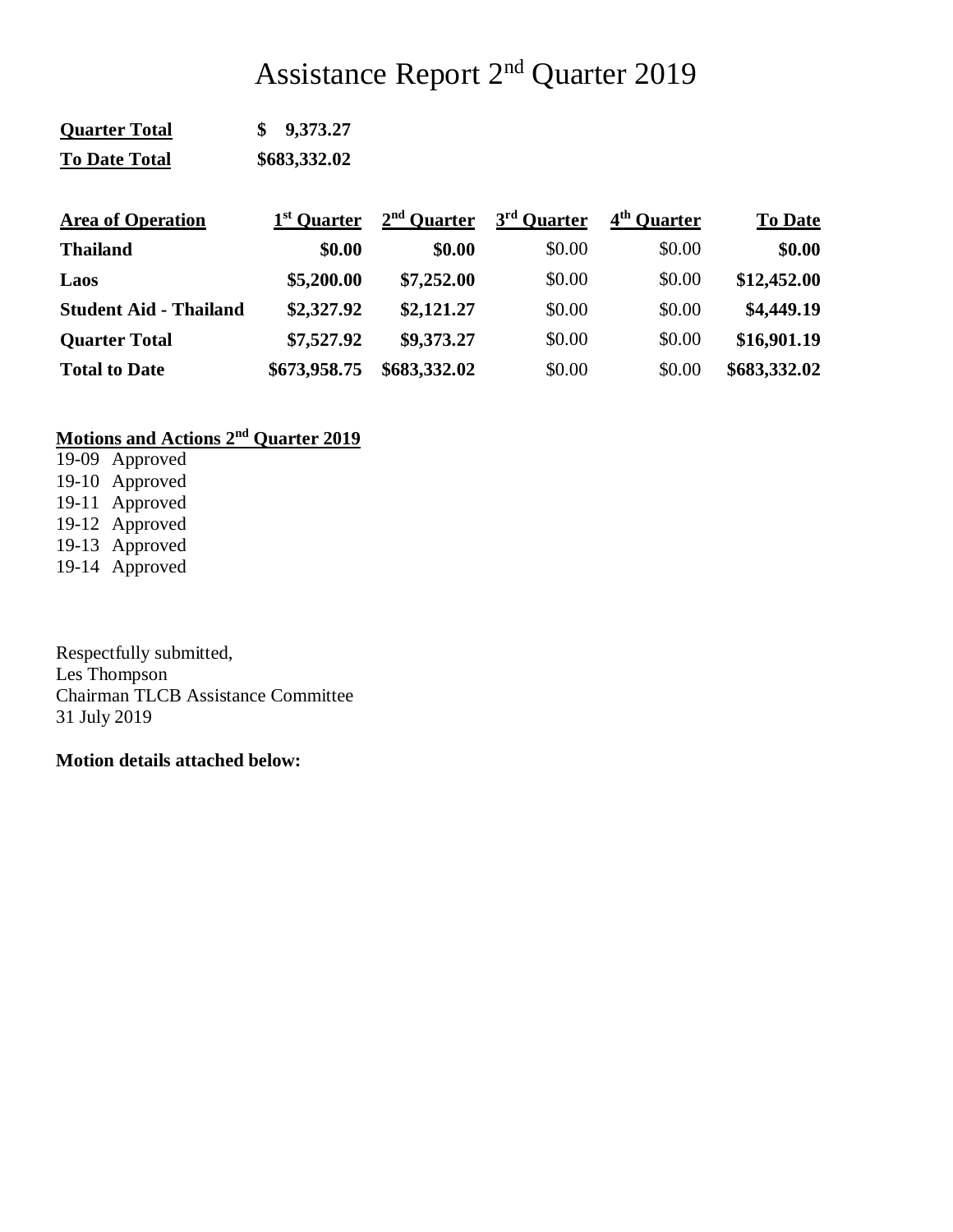Motion 19-09 Student Assistance Program - April Estimated Amount =  $$693.00$ Actual Amount  $= $708.67$ 

For Satawat Sri-in, I make the following motion:

Move that 22,000 baht be approved for our continuing student assistance for April 2019.

High School/Vocational Students @ 1,000thb/month

| 1) | Achiraya Thiauthit | <b>Graduated in March</b> |
|----|--------------------|---------------------------|
| 2) | Sawini Manaonok    | Graduated in March        |

College/University Students @ 2,000thb/month

- 1) Kulthida Wongsri 4th Year Khon Kaen U English Teaching
- 2) Kiatsuda Deejan 4th Year English Teaching
- 3) Juthathip Siriwong 3rd Year English Teaching
- 4) Wipada Phetsuwan 3rd Year Sakon Nakhon Rajabhat U (Sakon Nakhon)
- 5) Nutchanat Niwongsa 3rd Year NPU
- 6) Nantawee Chanapoch 3rd Year NPU
- 7) Natsupha Pholman 3rd Year Burapha University Chonburi
- 8) Darart Promarrak 2nd Year MCU
- 9) Thamonwan Thungnathad 2nd Year NPU
- 10) Nittaya Manasen 2nd Year NPU
- 11) Matchima Khanda 1st Year Sakon Nakhon Rajabhat U (Mathmatics Teaching)
- Total 22,000thb

Total: 22,000thb

Exchange Rate on 23 March 2019 is 31.5THB per 1USD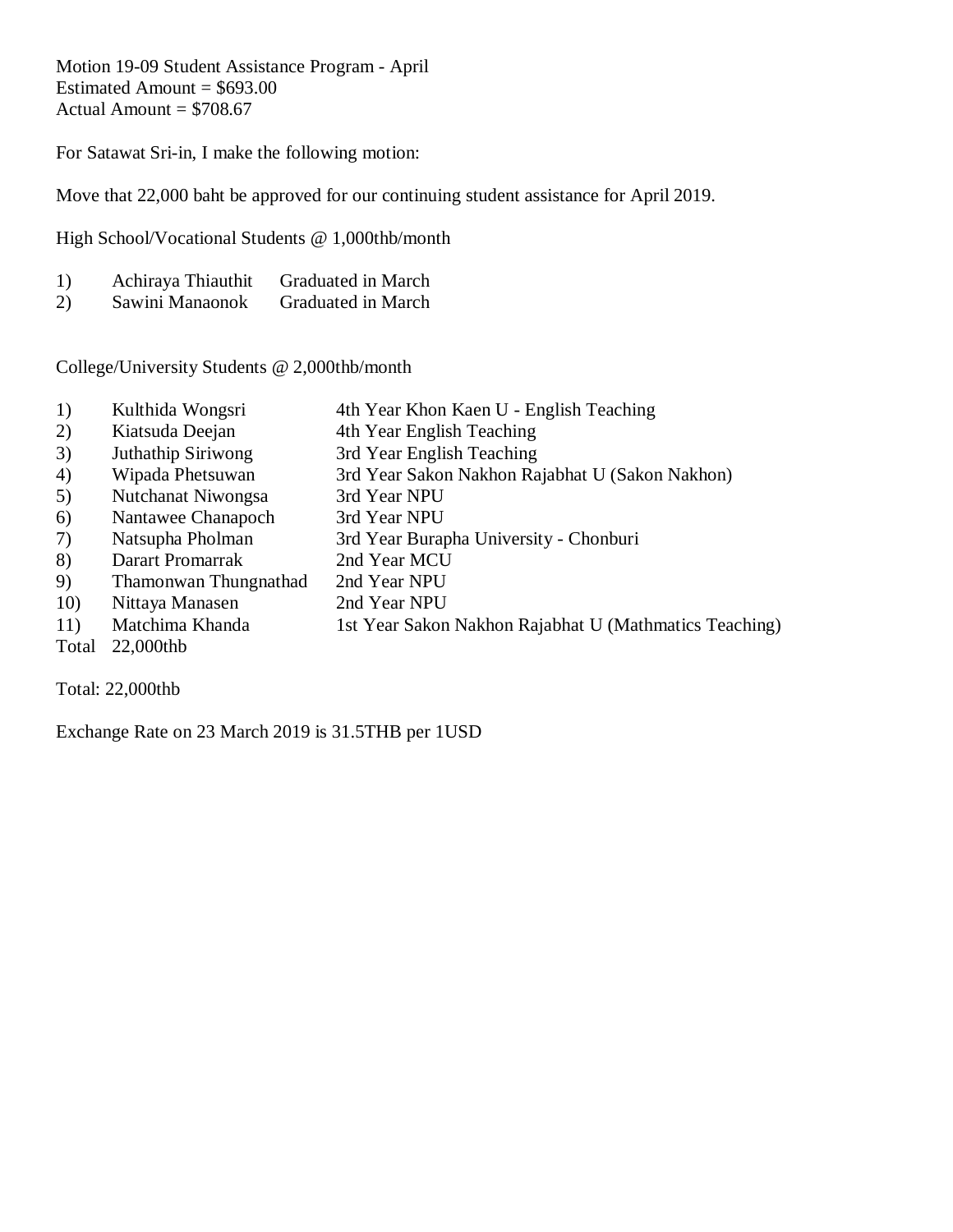#### **Motion 19-10 Laos Quality of Life Program Ban Ho Kang Primary School, Pha Xay District, Xieng Khouang, Laos**

**Estimated Amount** = \$2,310 (19,800,000 kip) **Actual Amount** = \$2,350-\$30 fee, \$2,320 (19,999,000 kip) **2019 Budget Current** \$8,800 - \$2,310 = \$6,490 remaining.

**PROPOSED**: That the TLCB grant \$2,310 to buy tin and cement for rehabilitation of two buildings at the Ban Ho Kang Primary School, Pha Xay District, Xieng Khouang Province.

**BACKGROUND:** The Xieng Khouang Provincial office of Education and Sports provides the following information:

This project is a longtime need of the community. The school, built in 1994, is located to the west side on the road to the Plain of Jars Site # 3. It serves three villages.

The school is composed of three buildings having one of permanent construction. The school serves two primary (first through third year) schools in nearby communities. Ban Vieng Thong village shares responsibility for maintaining the school.

Ban Vieng Thong is a community established to serve Khamu ethnic people who follow mainly a non-sedentary way of life. They have difficult livelihoods and do not have resources for providing maintenance leaving the two smaller school buildings without care for the past two to three years. Thus, the Ho Kang and Vieng Thong communities have turned to the TLCB to request assistance to buy tin, cement and brick to rehabilitate the two school buildings as indicated here.

- 1. Bldg. #1: roof tin, floor cement, and brick for walls: size 8 x 16 m.
- 2. Bldg. #2: roof tin for size 6 x 8 m.

The buildings are in deteriorating condition with rusting, leaking tin roofs; the dirt floors turn to mud in the rainy season. The community has tried to request help for repairs from many places without success.

The school has eight teachers of whom five are women with 126 students of whom 64 are girls. The community has 316 families with 1,024 people of whom 507 are female. One-third of the inhabitants are of Khamu ethnicity.

The community respectfully requests the consideration of the President of the TLCB to help address the problems they face with any help that could be given. We are prepared to provide the labor needed to make these repairs to the school buildings.

With much gratitude for your assistance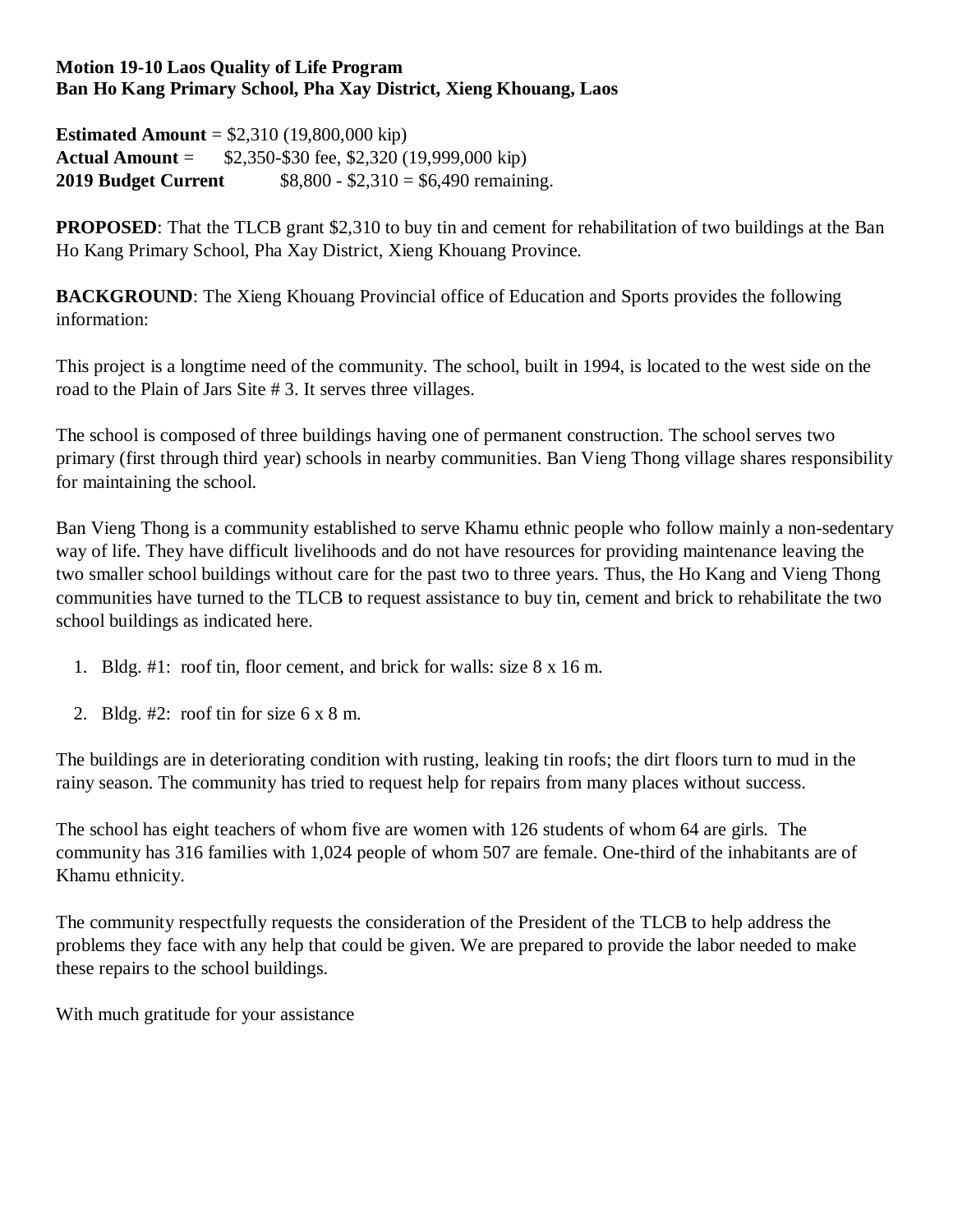#### **Bill of Materials**

| No.            | <b>Item</b>             | Unit             | Cost / pce. | <b>Total</b>   |
|----------------|-------------------------|------------------|-------------|----------------|
| 1              | Tin Bldg #1.            | 166 sheets       | 36,000      | 5,976,000      |
| $\overline{2}$ | Roof nails              | 46 packs         | 8,000       | 368,000        |
| 3              | Tin Bldg $#2$ .         | 86 sheets        | 36,000      | 3,096,000      |
| $\overline{4}$ | Roof nails              | 30 packs         | 8,000       | 240,000        |
| 5              | Cement Bldg #1          | 2 tons           | 800,000     | 1,600,000      |
| $\overline{4}$ | Sand Bldg #1            | $20 \text{ m}^3$ | 30,000      | 600,000        |
| 5              | Gravel $# 3-4$          | $20 \text{ m}^3$ | 30,000      | 600,000        |
| 6              | <b>Bricks</b> for walls | 8,000 pcs        | 600         | 4,800,000      |
| $\overline{7}$ | Cement for walls        | 3 tons           | 800,000     | 2,400,,000     |
| 8              | Wire re-enforcing       | $10$ kgs.        | 12,000      | 120,000        |
| 9              | Local labor.            |                  |             |                |
|                | <b>TOTAL</b>            |                  |             | 19,800,000 Kip |

### **Bill of Materials**

**RECOMMENDATION:** That the ~\$2,310 requested be approved. (BECL Exchange buying rate for USD on 22 March 2019 was 8,569 kip/dollar.

#### **Additional information from Art Crisfield**:

"Pha Xay is a District where we have done very little work. So this project will be quite welcome and may lead to other projects there.

On several occasions, I had asked Mac to see if we could persuade the PESS to identify schools across the province where assistance is needed but nothing came of it beyond what we were continuing to do pursuant to the requests we got and SD's follow-up year on year.

So we'll just have to see if Ho Kang project leads to any others…"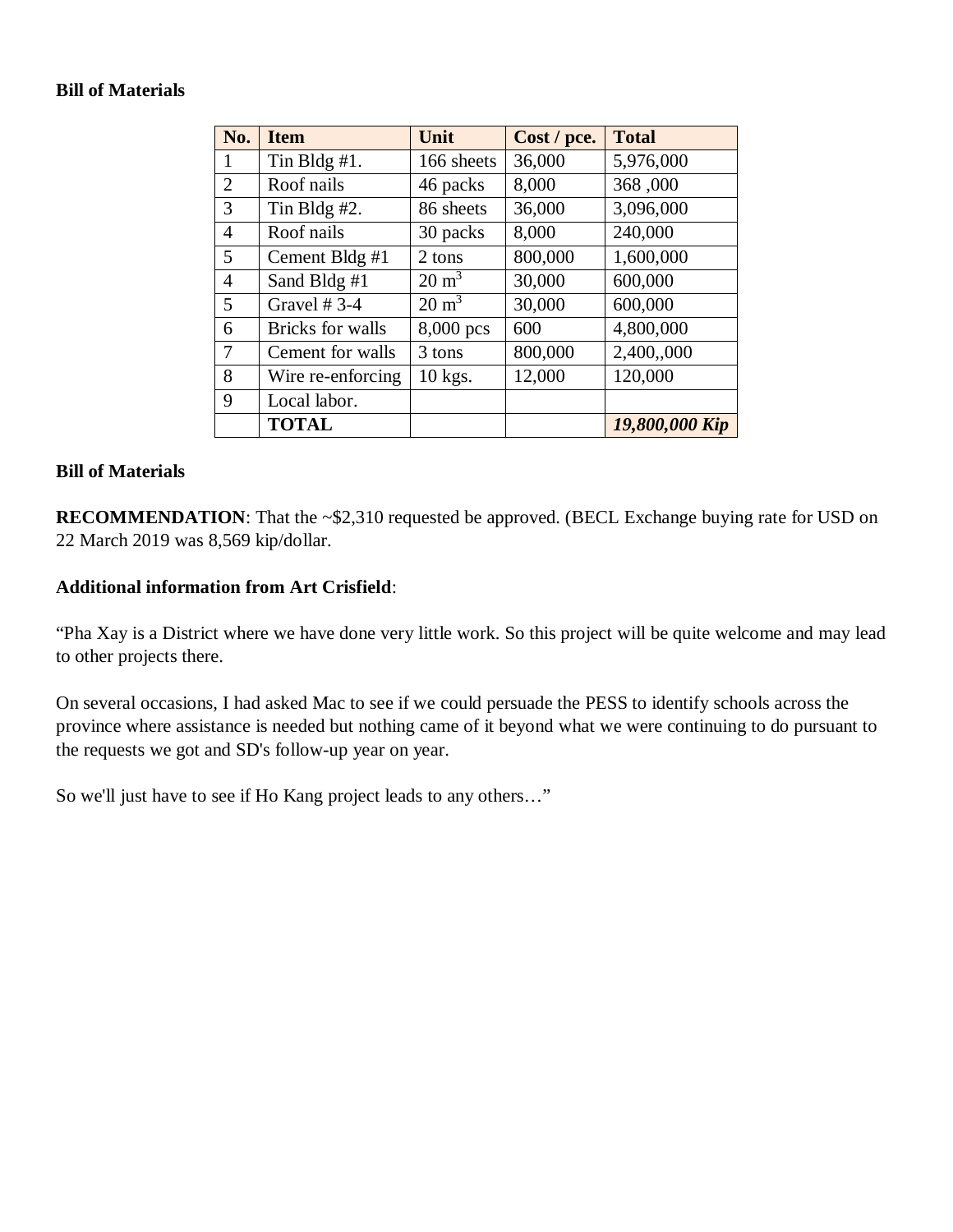Motion 19-11 Student Assistance Program - May Estimated Amount =  $$690.00$ Actual Amount  $= $704.78$ 

For Satawat Sri-in, I make the following motion:

Move that 22,000 baht be approved for our continuing student assistance for May 2019.

College/University Students @ 2,000thb/month

1) Kulthida Wongsri 4th Year Khon Kaen U - English Teaching 2) Kiatsuda Deejan 4th Year English Teaching 3) Juthathip Siriwong 3rd Year English Teaching 4) Wipada Phetsuwan 3rd Year Sakon Nakhon Rajabhat U (Sakon Nakhon) 5) Nutchanat Niwongsa 3rd Year NPU 6) Nantawee Chanapoch 3rd Year NPU 7) Natsupha Pholman 3rd Year Burapha University - Chonburi 8) Darart Promarrak 2nd Year MCU 9) Thamonwan Thungnathad 2nd Year NPU 10) Nittaya Manasen 2nd Year NPU 11) Matchima Khanda 1st Year Sakon Nakhon Rajabhat U (Mathmatics Teaching)

Total: 22,000thb

Exchange Rate on 22 April 2019 is 31.9THB per 1USD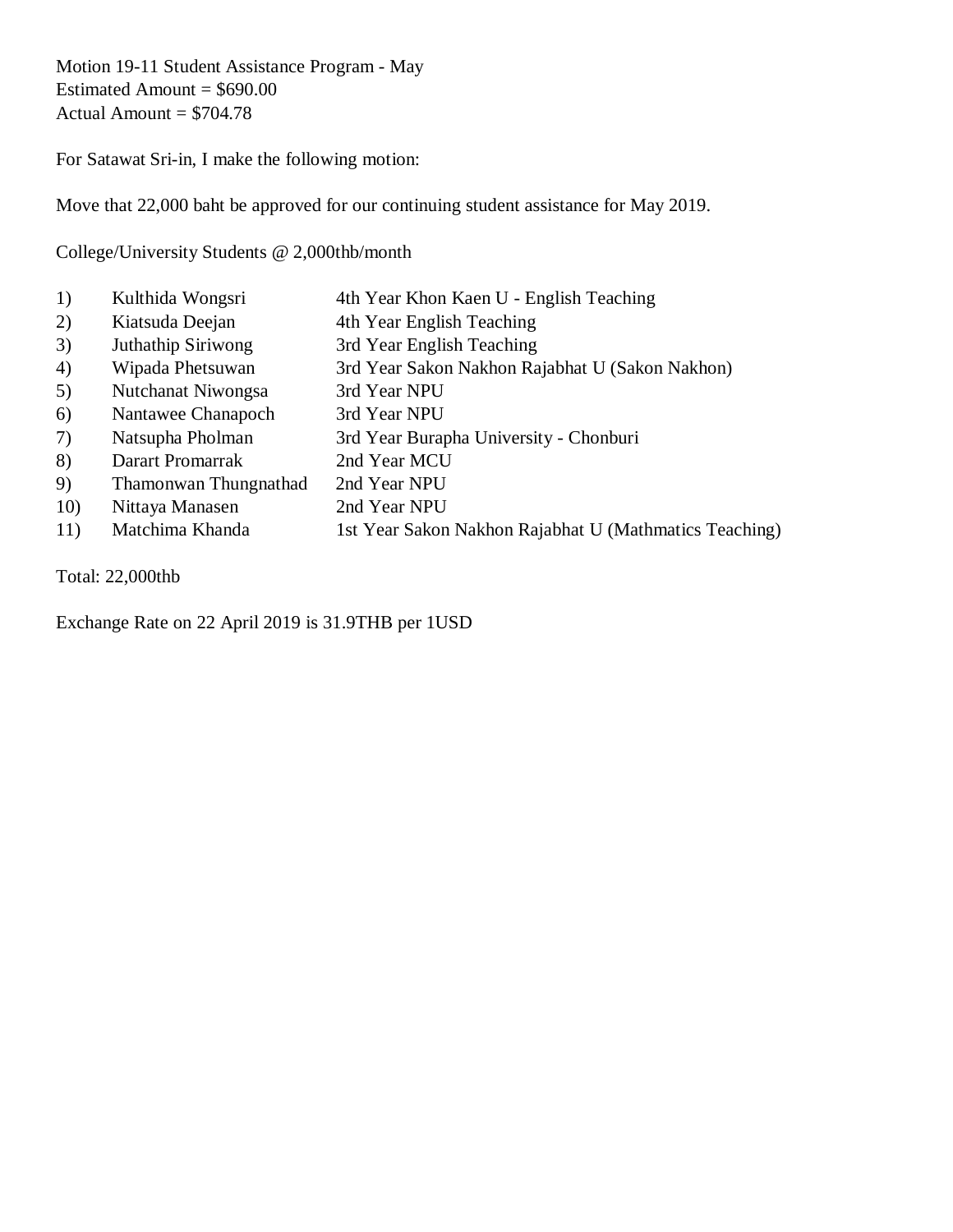Motion 19-12 Laos Quality of Life Ban Tham Houa Lao Primary School, Khoun District, Xieng Khouang, Laos

Estimated Amount  $=$  ~\$2,114 2019 Budget Current \$6,490 - \$2,114 = \$4,376 remaining.

Proposed: That the TLCB grant ~\$2,114 to buy tin, nails and paint for the rehabilitation of the old and dilapidated Ban Tham Houa Lao Primary School, Khoun District, Xieng Khouang Province, Laos.

Background: The Xieng Khouang Provincial Office of Education and Sports provides the following information:

The Ban Tham Houa Lao Primary School is located in a mountainous remote area some 136 km from Phon Savanh. The school was built in 1998 with funding from a private company, "Fai Fah Co." size 8 x 46 m. of semi-permanent construction of hard wood, with cement floors and tin roofing.

Ban Tham Houa Lao has 5 teachers, of whom one is a woman. There are 93 students of whom 37 are girls. The community is made up of 3 villages and has 172 families with a total of 843 people.

The Community requests funding to buy tin, roofing nails and paint. The roof has rusted out and is leaking. At times, in the rainy season, school cannot be held. It is very difficult for the villagers to raise the funding required. But to make the repairs, the community will provide necessary labor. When the school was built, the villagers were able to saw lumber to provide boards for the construction firm at that time.

As the villagers are nearly 94% Hmong, and have traditionally lived near the mountain tops with access to streams, their livelihoods come primarily from rice farming and gardens. As they live mainly off the land, their lives can be very difficult.

Most families do not have the funds to help buy materials needed for school repairs. Thus, the villagers and school have asked the Province Education Office to request assistance from the President of the TLCB to buy the needed materials for school repairs.

We hope that the President of the TLCB will be able to help the villagers find a way to provide the help needed if possible.

With grateful thanks.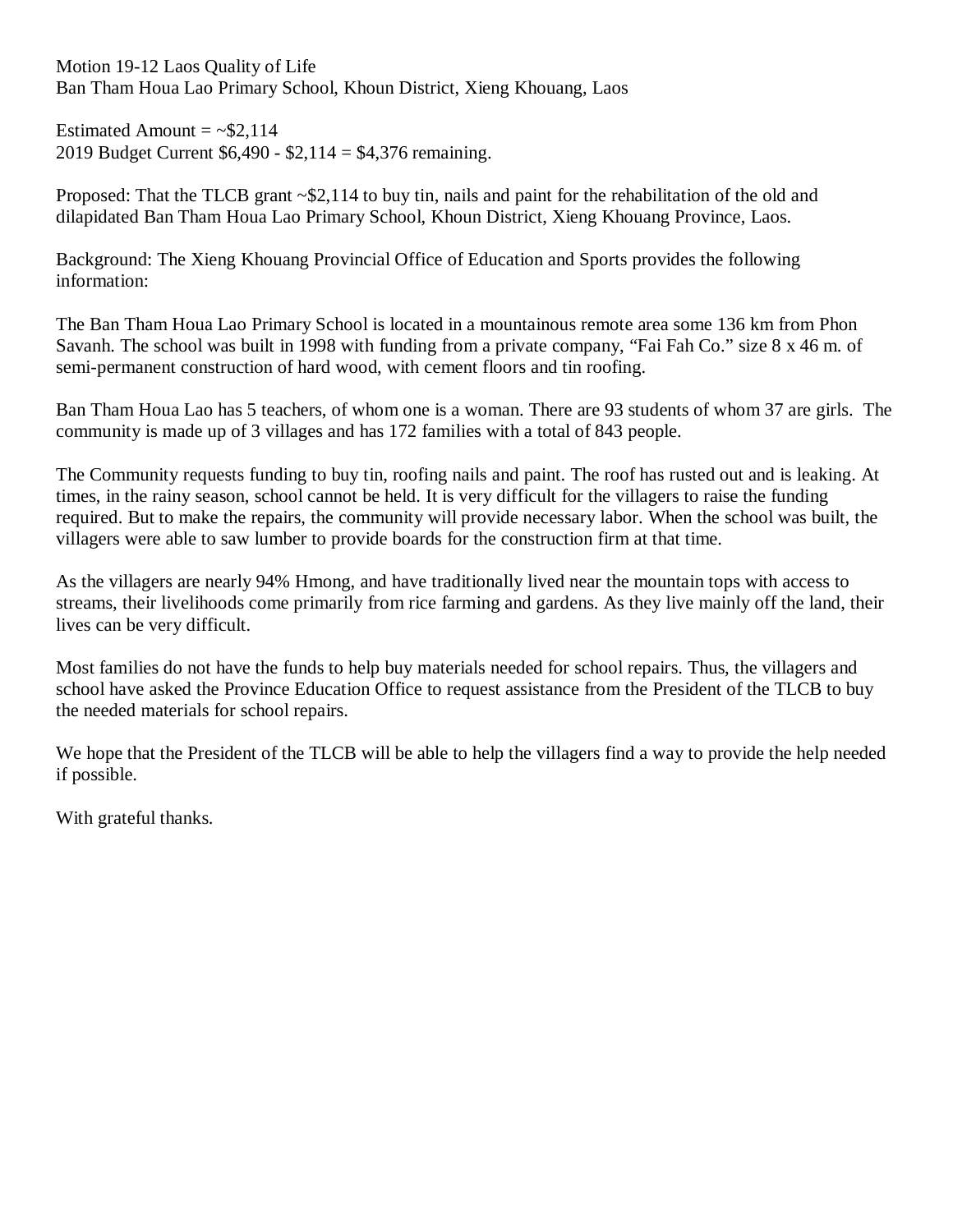## **Bill of Materials**

| # | <b>Item</b>          | Unit       | Cost/pce.       | <b>Total</b>   |
|---|----------------------|------------|-----------------|----------------|
|   | Tin                  | 468 sheets | 34,000          | 15,912,000     |
|   | <b>Tin Transport</b> | 468 sheets | $2,000/1$ sheet | 936,000        |
| 3 | Roof nails           | 124 packs  | 8,000           | 992,000        |
| 4 | Paint for eaves      | 2 cans     | 160,000         | 320,000        |
|   | Paint brushes        | 5 pce.     | 10,000          | 50,000         |
| 6 | Community labor      |            |                 |                |
|   | <b>Total:</b>        |            |                 | 18,210.000 Kip |

Recommendation: That the ~\$2,114 requested be approved. (BCEL Exchange buying rate for USD on 10 May 2019 was 8,612 kip/dollar.)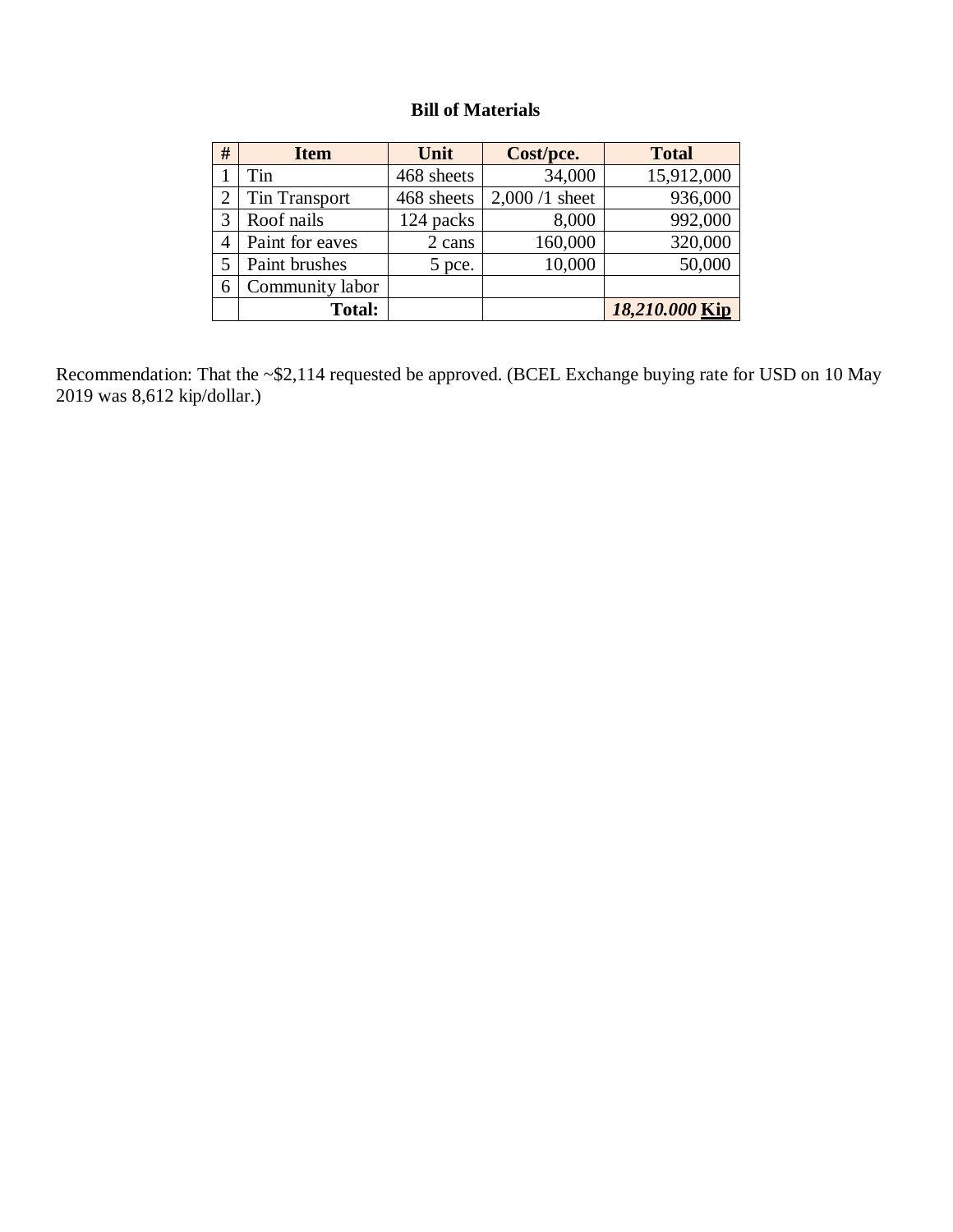Motion 19-13 Laos Quality of Life Ban Long Lan Primary School, Kham District, Xieng Khouang, Laos

Estimated Amount  $= \sim $2.818$ 2019 Budget Current \$4,376 - \$2,818 = -\$1,558 remaining.

Proposed: That the TLCB grant ~\$2,818 to buy tin and nails, cement, stone, sand, and bricks for completing the construction of Ban Long Lan Primary School, Kham District, Xieng Khouang Province, Laos.

Background: The Xieng Khouang Provincial Office of Education and Sports provides the following information:

The Long Lan Primary School is located to the East along Route 6 Xieng Khouang - Houa Phan about 78 Km. from Phon Savanh. The building started through community efforts over 2 years ago, 2017-2019, will house the Pre-School size 8 x 26 m. and is of permanent construction using concrete and re-bar.

The community needs funds for the following:

- 1. Tin and nails for the roof.
- 2. Cement for floors and brick and cement for walls.
- 3. Stone and sand for floors and sand for walls.
- 4. Labor will be the responsibility of the community.

Over the past 2 years, the people have raised the funds for the building but construction is not complete for lack of needed funding. Thus the community has asked the Province Office to request assistance from the TLCB to buy the needed materials in order to finish this school year.

The school has 8 teachers of whom 3 are women, and 168 students of whom 88 are girls; they include 63 preschool children of whom 41 are girls.

The greater community of 3 villages has 201 families numbering 1,125 people who live in houses throughout the area. The main livelihood is rice and garden farming. Some families have moved in from elsewhere and are poor without permanent sources of income.

Joining together to raise development funding is difficult. Thus, we hope that the TLCB could assist in providing funds needed whenever that could be done. And the community will continue the work until finished.

We are grateful for your consideration.

Thank you.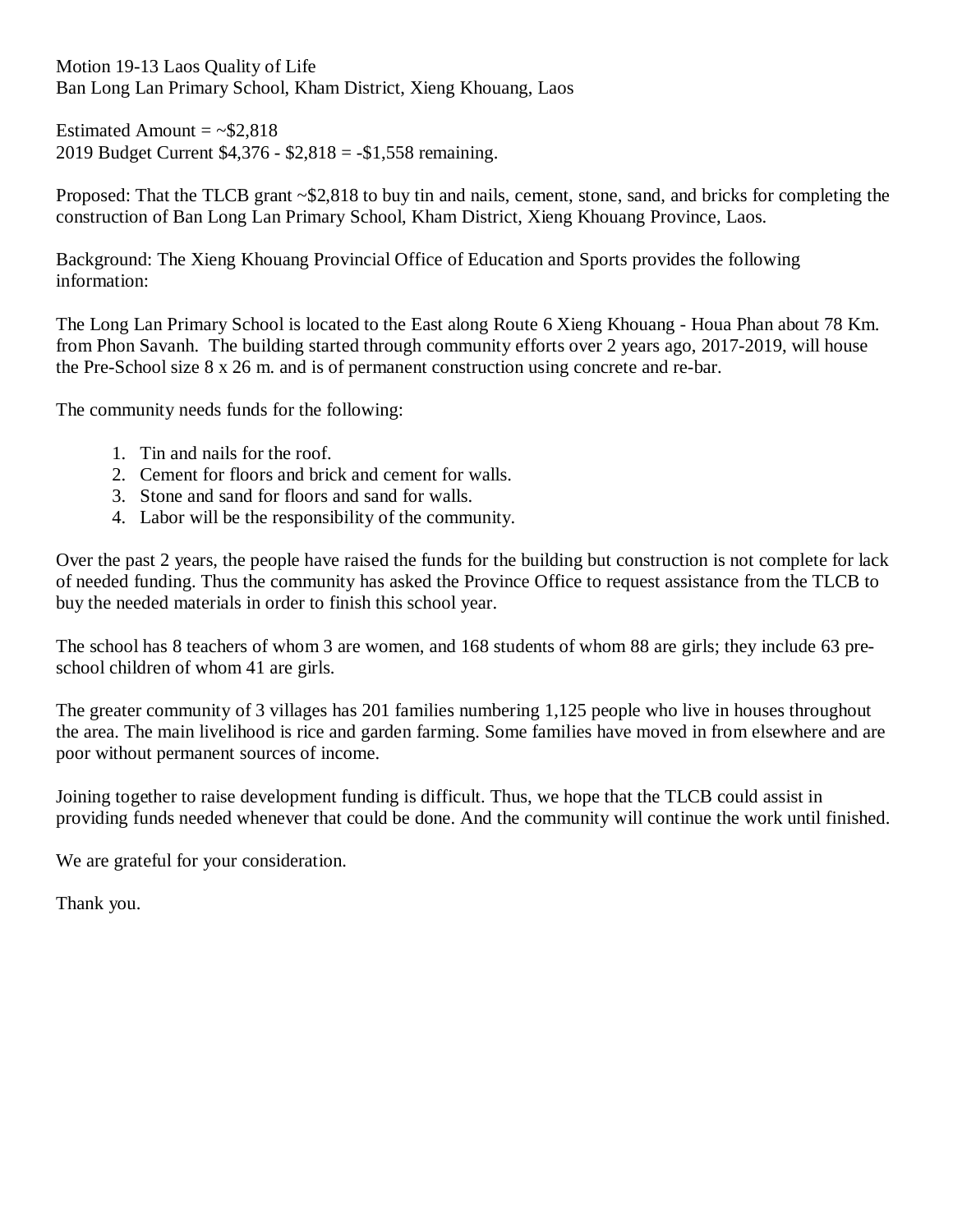# **Bill of Materials**

| #.             | <b>Item</b>             | Unit              | Cost/pc.    | <b>Total</b>   |
|----------------|-------------------------|-------------------|-------------|----------------|
| $\mathbf{I}$   | Tin                     | 240 sheet         | 34,000      | 8,160,000      |
| $\overline{2}$ | <b>Tin Transport</b>    | 240 sheet         | 1,000/sheet | 240,000        |
| 3              | Roof nails              | 85 pack           | 8,000       | 680,000        |
| 4              | Floor cement            | $3.5 \text{ ton}$ | 750,000     | 2,625,000      |
| 5              | Wall cement             | 4 ton             | 750,000     | 3,000,000      |
| 6              | <b>Cement Transport</b> | $7.5$ ton         | 50,000/ton  | 375,000        |
|                | Stone for floor         | $40 \text{ m}^3$  | 30,000      | 1,200,000      |
| 8              | Floor & wall sand       | $80 \text{ m}^3$  | 30,000      | 2,400,000      |
| 9              | <b>Brick for walls</b>  | 8,000 pcs.        | 600/pc.     | 4,800,000      |
| 10             | <b>Brick transport</b>  | 8,000 pcs.        | $100$ /pc.  | 800,000        |
| 11             | Community labor         |                   |             |                |
|                |                         |                   |             |                |
|                | <b>Total</b>            |                   |             | 24,280,000 Kip |

Recommendation: That the ~\$2,818 requested be approved. (the BCEL EFT Exchange buying rate for USD on 13 May 2019 was 8,615 kip/dollar.)